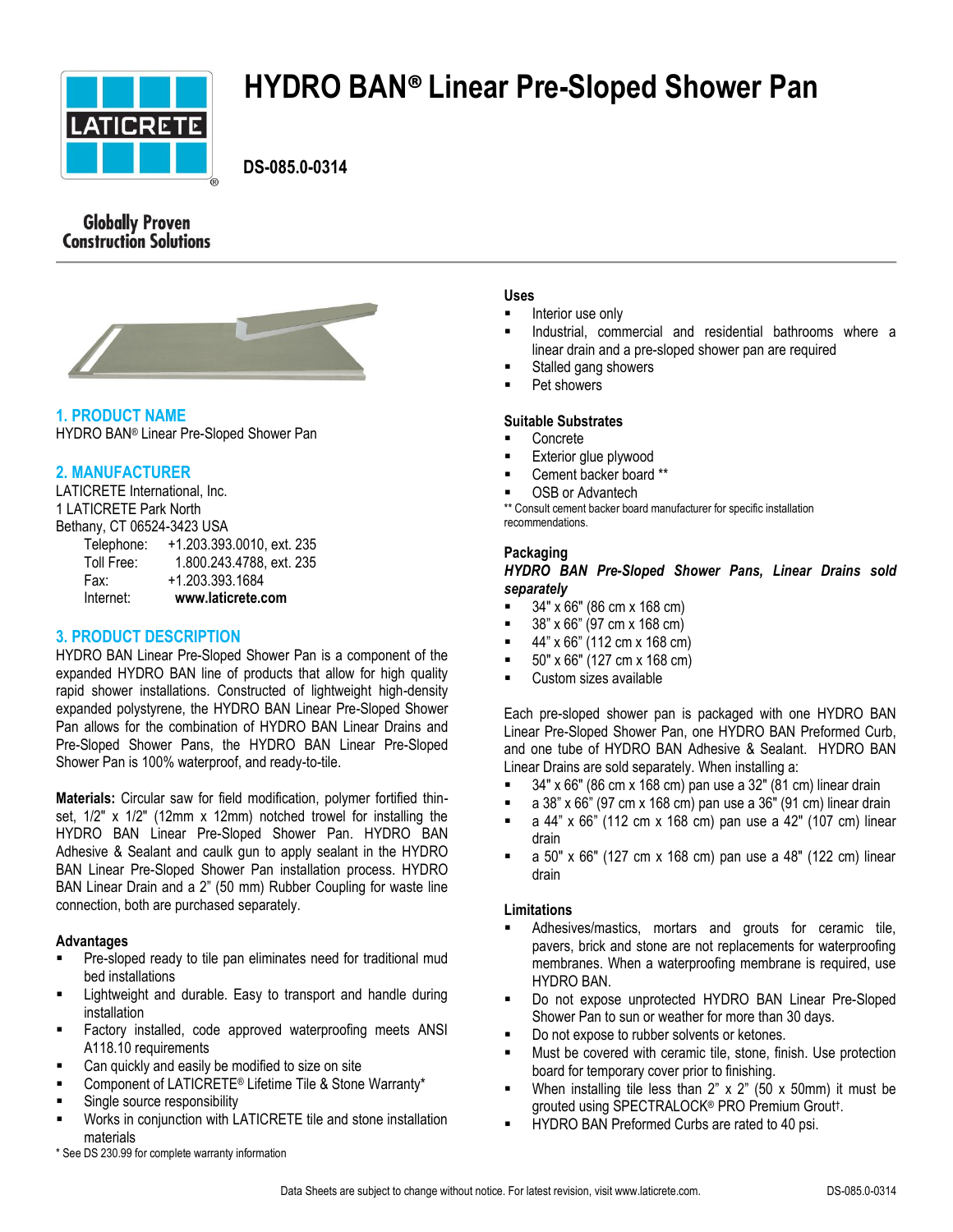A wooden curb structure composed of three 2" x 4" (50 x 100 mm) units with HYDRO BAN® Curb Overlay is required when installing hingeless glass doors / European-style glass inclosures with pins.

*Note: Surfaces must be structurally sound, stable and rigid enough to support ceramic/stone tile, thin brick and similar finishes. Substrate deflection under all live, dead and impact loads, including concentrated loads, must not exceed L/360 for thin bed ceramic tile/brick installations or L/480 for thin bed stone installations and L/600 for all exterior veneer applications where L=span length.* 

## **Cautions**

Consult MSDS for more safety information.

- **-** During cold weather, protect finished work from traffic until fully cured.
- For white and light-colored marbles, use a white latex portland cement thin set mortar.
- For green and moisture sensitive marble, agglomerates and resin backed tile and stone use LATAPOXY® 300 Adhesive (refer to Data Sheet 633.0).
- If the waterproof coating on the HYDRO BAN Linear Pre-Sloped Shower Pan is punctured during installation or from job site construction activity re-coat the punctured area and 2" (50 mm) around the area with two coats of HYDRO BAN, follow DS 663.0 or DS 663.5 for full instructions.
- Use care not to damage surface of HYDRO BAN Linear Pre-Sloped Shower Pan prior to installation of tile or stone finishes. Cover with protection board to protect from foot traffic and other trades.

# **4. TECHNICAL DATA**

Waterproofing membrane meets ANSI A 118.10 Assembly meets IAPMO-PS- 46

# **5. INSTALLATION**

## **Prepatory Work (Without the Wall Board)**

- Ensure that walls are square and plumb for proper fit of pan.
- Subfloor under pan must be clean and level. Cut a 3" (76 mm) hole in the sub floor where the drain outlet will pass through the floor and subfloor.
- If the waste line is already in place cut floor drainpipe 1-3/4" (44 mm) below floor level.
- Dry fit the pan to make certain it properly fits the installation area and sits flush and level with the floor.
- Dry fit the linear drain to make sure it can be properly connected with a rubber connector (purchased separately) to the waste line.
- Remove the linear drain and remove the pan.
- If the pan needs to be site adjusted to fit the shower use a circular saw or utility knife to cut the pan to the proper shower dimensions.
- Using a circular saw or utility knife recut the rabbet joints into the edges of the pan where required. The rabbet joint should be 3/4" (19 mm) form the bottom of the pan and 1/2" (12 mm) in from the edge of the pan.

## **Installation**

 Apply a medium bed, polymer fortified mortar (e.g. 4-XLT) to the floor area using a 1/2" x 1/2" (12 mm x 12 mm) notched trowel.

- Skim coat the underside of the HYDRO BAN Linear Pre-Sloped Shower Pan with a medium bed, polymer fortified mortar. Set the HYDRO BAN Linear Pre-Sloped Shower Pan in place.
- Skim coat the underside of the HYDRO BAN Linear Drain with a medium bed, polymer fortified mortar. Run a bead of HYDRO BAN Adhesive & Sealant under the flange of the HYDRO BAN Linear Drain.
- Set the HYDRO BAN Linear Drain in place and connect the linear drain to the waste line with a rubber coupling and two hose clamps (If a plumber is making the connection this step can be performed after the pan and drain are set into the mortar).
- After the pan is set into the wet medium bed mortar apply pressure to achieve complete coverage, insuring that the drain pipe and waste line are properly connected. Check that the pan and linear drain are level and apply weight (thin-set bags) equally across pan for 30 minutes.
- Apply two coats of HYDRO BAN over the HYDRO BAN Linear Drain flange and onto the HYDRO BAN Linear Pre-Sloped Shower Pan, follow DS 663.0 or DS 663.5 for full instructions.
- **Wall Backer Board Installation:** Apply a 1/4" to 1/2" (6 to 12 mm) continuous bead of HYDRO BAN Adhesive & Sealant into the rabbet joint of the HYDRO BAN Linear Pre-Sloped Shower Pan. Using 1/2" (12 mm) cement backer board, set the board into the sealant until you see sealant oozing out along the joint. Remove excess sealant using a margin trowel ensuring a continuous seal at the joint.
- Fasten backer board per cement backer board manufacturer's installation instructions directly to framing with cement backer board screws starting 1 foot (305 mm) above the shower pan. Follow the instructions from the backer board manufacturer when treating seams. All screw heads should be covered with thin-set.
- Next, determine the location of the HYDRO BAN Preformed Curb. Affix the curb to floor by applying a medium bed, polymer fortified mortar (e.g. 4-XLT) to floor using a  $1/2$ " x  $1/2$ " (12 mm x 12 mm) notched trowel and skim coating the underside of the curb. Before setting the curb into place, apply a bead of HYDRO BAN Adhesive & Sealant to HYDRO BAN Linear Pre-Sloped Shower Pan channel and to the adjoining wall panels. Set the HYDRO BAN Preformed Curb into place. Remove excess sealant using a margin trowel ensuring a continuous seal at the joint.
- After installation is complete, apply two coats of HYDRO BAN to the walls and at the HYDRO BAN Linear Pre-Sloped Shower Pan and Preformed Curb intersection following the HYDRO BAN DS 663.0 and 663.5 installation guide. The HYDRO BAN should overlap from the wall to the HYDRO BAN Linear Pre-Sloped Shower Pan by 3" (76 mm).
- **Install tile according to industry guidelines and installation** instructions using 254 Platinum.
- When installing the HYDRO BAN Linear Drain grate take measures to protect grate prior to tiling. Keeping the grate in the channel, thin-set and tile on the waterproof membrane around the grate. Ensure tile allows for easy removal of the grate. The tile height should finish 1/16" (1.5 mm) higher than the grate height or tile in the tile-in drain grate.
- If the grate has adjustable feet then adjust grate height with adjustable feet as needed.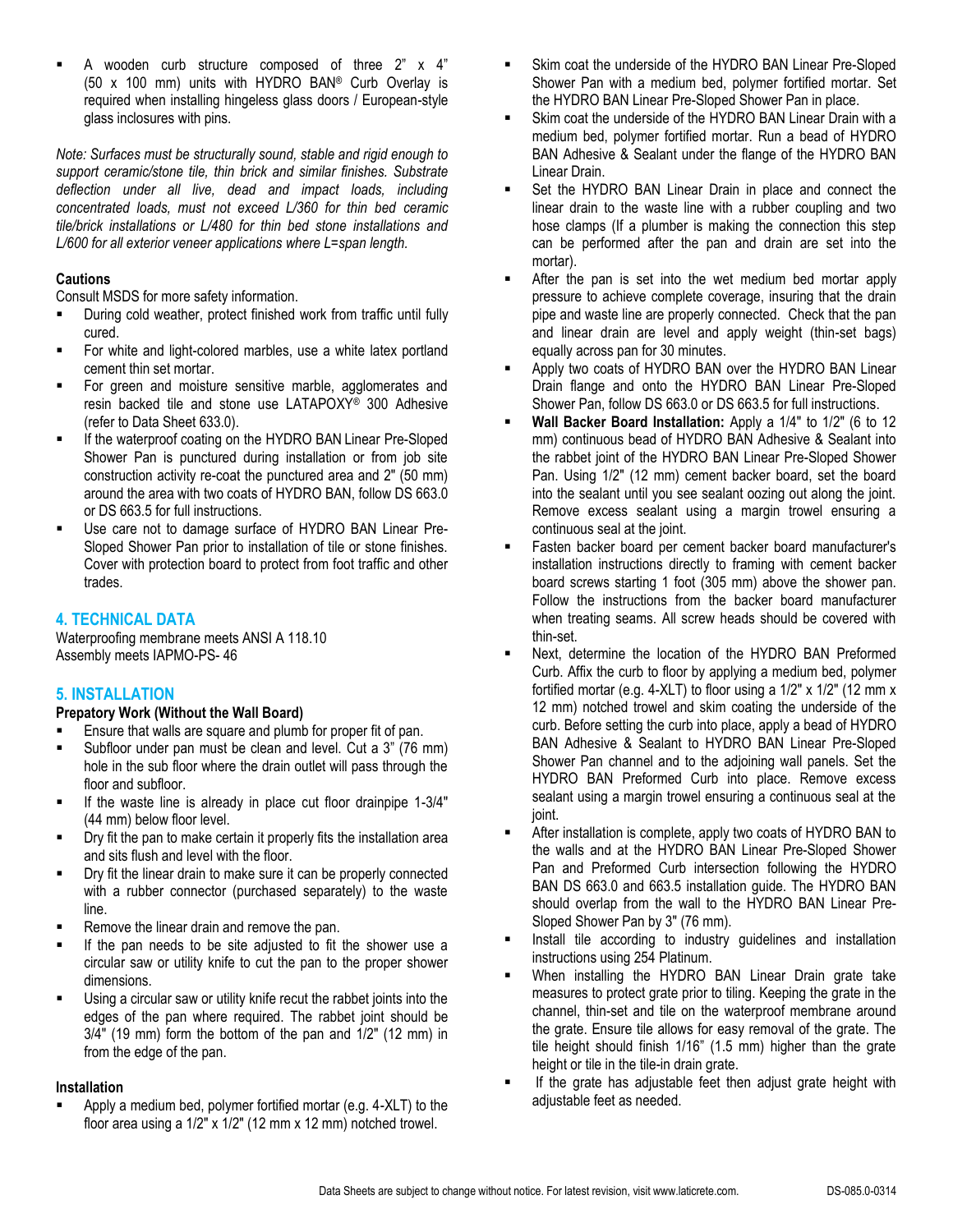- When installing the HYDRO BAN® Linear Tile-In Drain Grate will need to be primed with two coats of HYDRO BAN prior to thinsetting the tile into the top grate. The stainless steel from the linear drains needs to be clean and free of any grease, dirt or fingerprints prior to coating with HYDRO BAN.
- **When the second coat of HYDRO BAN is dry the installation can** be tiled using a polymer fortified thin-set (e.g. 254 Platinum) and grouted with PERMACOLOR® Grout<sup>∆</sup> or SPECTRALOCK® PRO Premium Grout† . (See DS-034.0 for complete information on the HYDRO BAN Linear Drain installation.)

#### **Prepatory Work (With Wall Board Already in Place, Concrete or Cement Walls)**

- Ensure that walls are square and plumb for proper fit of pan.
- Sub floor under pan must be clean and level. Cut floor drainpipe 1-3/8" (35 mm) below floor level.
- Dry fit the pan to make certain it properly fits the installation area and sits flush and level with the floor.
- Dry fit the linear drain to make sure it can be properly connected with a rubber connector (purchased separately) to the waste line.
- Remove the linear drain and remove the pan.
- If the pan needs to be site adjusted to fit the shower use a circular saw or utility knife to cut the pan to the proper shower dimensions.

#### **Installation**

- Apply a medium bed, polymer fortified mortar (e.g. 4-XLT) to the floor area using a 1/2" x 1/2" (12 mm x 12 mm) notched trowel.
- Skim coat the underside of the HYDRO BAN Linear Pre-Sloped Shower Pan with a medium bed, polymer fortified mortar. Set the Linear Pre-Sloped Shower Pan in place.
- Skim coat the underside of the HYDRO BAN Linear Drain with a medium bed, polymer fortified mortar. Run a bead of HYDRO BAN Adhesive & Sealant under the flange of the HYDRO BAN Linear Drain.
- Set the HYDRO BAN Linear Drain in place and connect the linear drain to the waste line with a rubber coupling and two hose clamps (If a plumber is making the connection this step can be performed after the pan and drain are set into the mortar).
- After the pan is set into the wet medium bed mortar apply pressure to achieve complete coverage, insuring that the drain pipe and waste line are properly connected. Check that the pan and linear drain are level and apply weight (thin-set bags) equally across pan for 30 minutes.
- Next, determine location of HYDRO BAN Preformed Curb. Affix curb to floor by applying a 1/2" (12 mm) medium bed, polymer fortified mortar (e.g. 4-XLT) to floor and skim coat the underside of the curb. Before setting curb in place, apply a bead of HYDRO BAN Adhesive & Sealant to HYDRO BAN Linear Pre-Sloped Shower Pan channel and to the adjoining wall panels.
- If the original rabbet joints remain on the perimeter fill them with a medium bed, polymer fortified mortar.
- After installation is complete, apply two coats of HYDRO BAN to the walls and at the HYDRO BAN Linear Pre-Sloped Shower Pan and Preformed Curb intersection following the HYDRO BAN DS 663.0 and 663.5 installation guide. The HYDRO BAN should overlap from the wall to the HYDRO BAN Pre-Sloped Shower Pan by 3" (75 mm).
- **Install tile according to industry guidelines and LATICRETE®** installation instructions using 254 Platinum.
- When installing the HYDRO BAN Linear Drain grate take measures to protect grate prior to tiling. Keeping the grate in the channel, thin-set and tile on the waterproof membrane around the grate. Ensure tile allows for easy removal of the grate. The tile height should finish 1/16" (1.5 mm) higher than the grate height or tile in the tile-in drain grate.
- **If the grate has adjustable feet then adjust grate height with** adjustable feet as needed.
- When installing the HYDRO BAN Linear Tile-In Drain Grate will need to be primed with two coats of HYDRO BAN prior to thinsetting the tile into the top grate. The stainless steel from the linear drains needs to be clean and free of any grease, dirt or fingerprints prior to coating with HYDRO BAN.
- When the second coat of HYDRO BAN is dry the installation can be tiled using a polymer fortified thin-set and grouted with PERMACOLOR Grout<sup>∆</sup> or SPECTRALOCK PRO Premium Grout† (see DS 034.0 for complete information on the HYDRO BAN Linear Drain installation).

# **See The Details Below For The Following Applications:**

- HYDRO BAN Linear Pre-Sloped Shower Pan over the Exterior Glue Plywood (see ES - WP305L Linear EGP).
- HYDRO BAN Linear Pre-Sloped Shower Pan over concrete (see ES- WP305L - Linear Concrete).
- **HYDRO BAN Linear Pre-Sloped Shower Pan and HYDRO BAN** Preformed Curb (see ES-WP306).

# **6. AVAILABILITY AND COST**

#### **Availability**

LATICRETE materials are available worldwide.

#### **For Distributor Information, Call:**

Toll Free: 1.800.243.4788

Telephone: +1.203.393.0010 For on-line Distributor information, visit LATICRETE at **www.laticrete.com.**

**Cost** Contact a LATICRETE Distributor in your area.

# **7. WARRANTY**

| See 10. FILING SYSTEM |                                                                                           |  |
|-----------------------|-------------------------------------------------------------------------------------------|--|
| DS 230.13:            | LATICRETE Product Warranty (United States<br>and Canada)                                  |  |
| A component of        |                                                                                           |  |
|                       | DS 025.0APD: LATICRETE 25 Year Tile & Stone System<br>Warranty (United States and Canada) |  |
| DS 230.99:            | LATICRETE Lifetime Tile & Stone System                                                    |  |
|                       |                                                                                           |  |
|                       | Warranty (United States and Canada)                                                       |  |

## **8. MAINTENANCE**

LATICRETE and LATAPOXY® grouts require routine cleaning with a neutral pH soap and water. All other LATICRETE and LATAPOXY materials require no maintenance but installation performance and durability may depend on properly maintaining products supplied by other manufacturers.